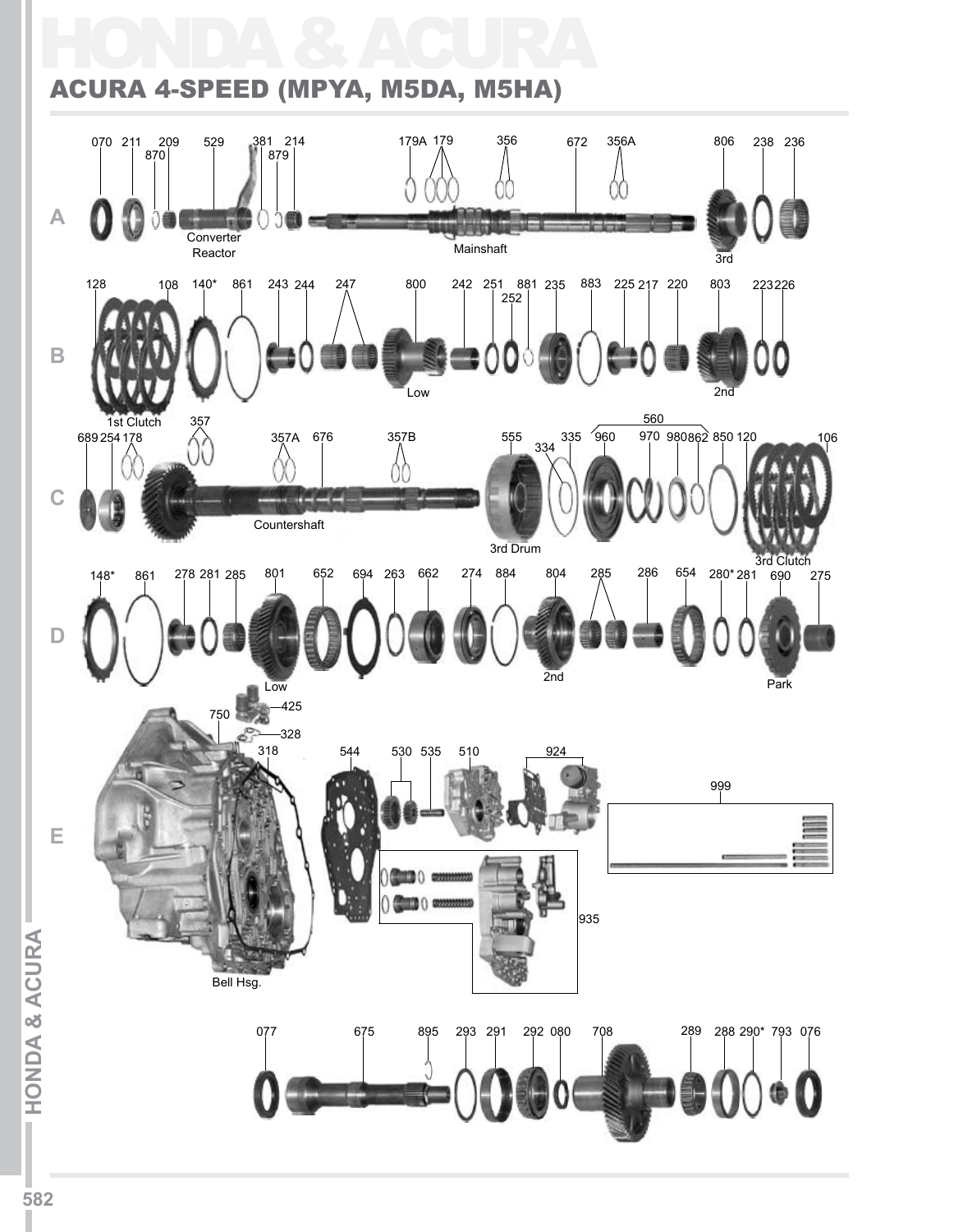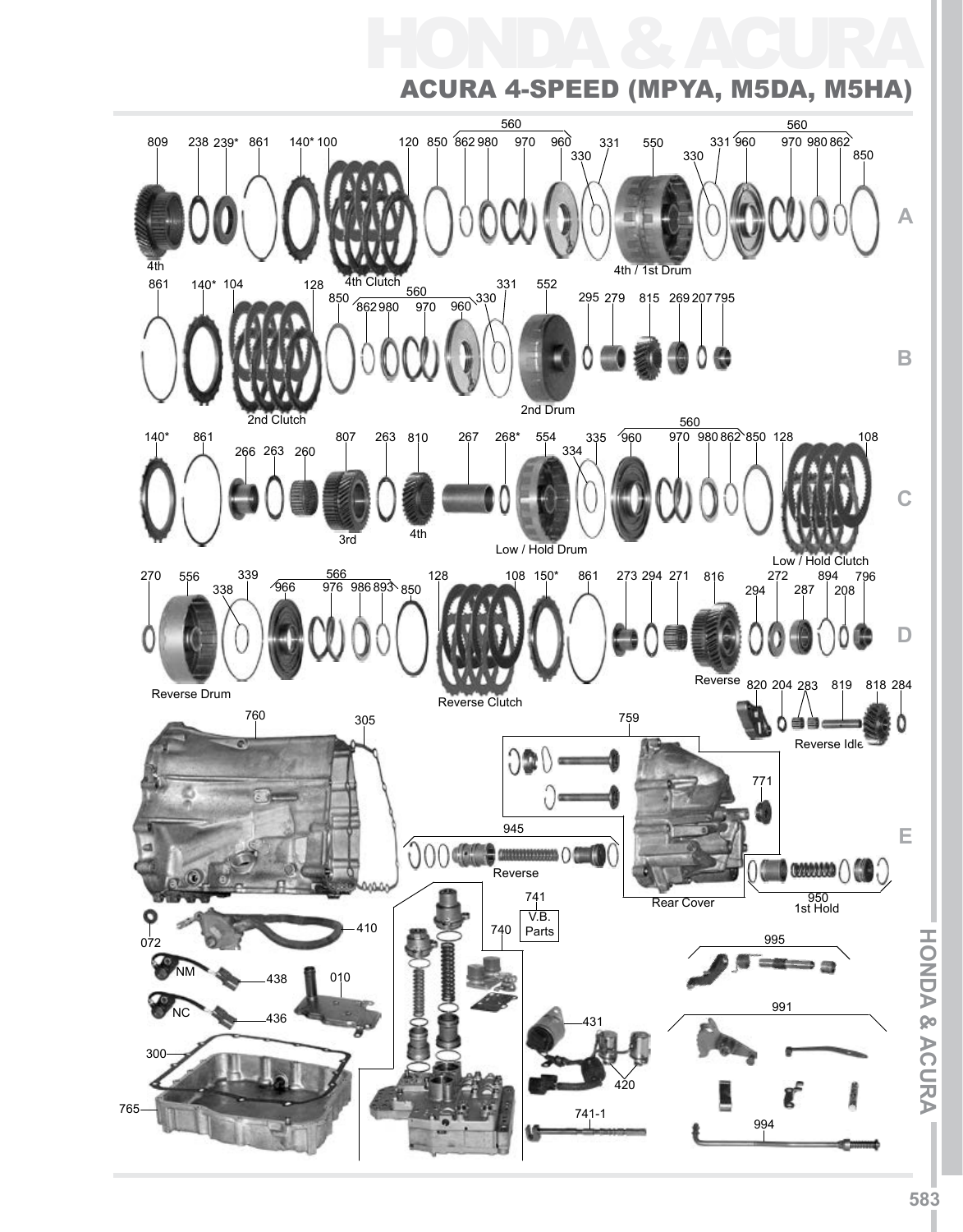|     | ILL# Part# |                               | QTY | REF#           |
|-----|------------|-------------------------------|-----|----------------|
|     |            | <b>KITS</b>                   |     |                |
|     |            |                               |     |                |
|     |            | <b>FILTERS</b>                |     |                |
|     |            |                               |     |                |
|     |            |                               |     |                |
|     |            |                               |     |                |
|     |            |                               |     |                |
|     |            | <b>BUSHINGS</b>               |     |                |
|     |            |                               |     |                |
|     |            |                               |     |                |
|     |            | <b>METAL CLAD SEALS</b>       |     |                |
|     |            |                               |     |                |
|     |            |                               |     |                |
|     |            |                               |     |                |
|     |            | <b>FRICTIONS</b>              |     |                |
|     |            |                               |     |                |
|     |            |                               |     |                |
|     |            |                               |     |                |
|     |            |                               |     |                |
|     |            |                               |     |                |
|     |            |                               |     |                |
|     |            |                               |     |                |
|     |            | <b>STEELS</b>                 |     |                |
|     |            |                               |     |                |
|     |            |                               |     |                |
|     |            |                               |     |                |
|     |            | <b>PRESSURE PLATES</b>        |     |                |
|     |            |                               |     |                |
|     |            |                               |     |                |
|     |            |                               |     |                |
| 140 | 98126C     |                               |     | .22554-PY4-003 |
|     |            |                               |     |                |
|     |            |                               |     |                |
|     |            |                               |     |                |
|     |            |                               |     |                |
|     |            |                               |     |                |
|     |            |                               |     |                |
|     |            |                               |     |                |
|     |            |                               |     |                |
|     |            |                               |     |                |
|     |            |                               |     |                |
|     |            |                               |     |                |
|     |            | <b>WASHERS &amp; BEARINGS</b> |     |                |
|     |            |                               |     |                |
|     |            |                               |     |                |
|     |            |                               |     |                |
|     |            |                               |     |                |
|     |            |                               |     |                |
|     |            |                               |     |                |
|     |            |                               |     |                |
|     |            |                               |     |                |
|     |            |                               |     |                |
|     |            |                               |     |                |
|     |            |                               |     |                |
|     |            |                               |     |                |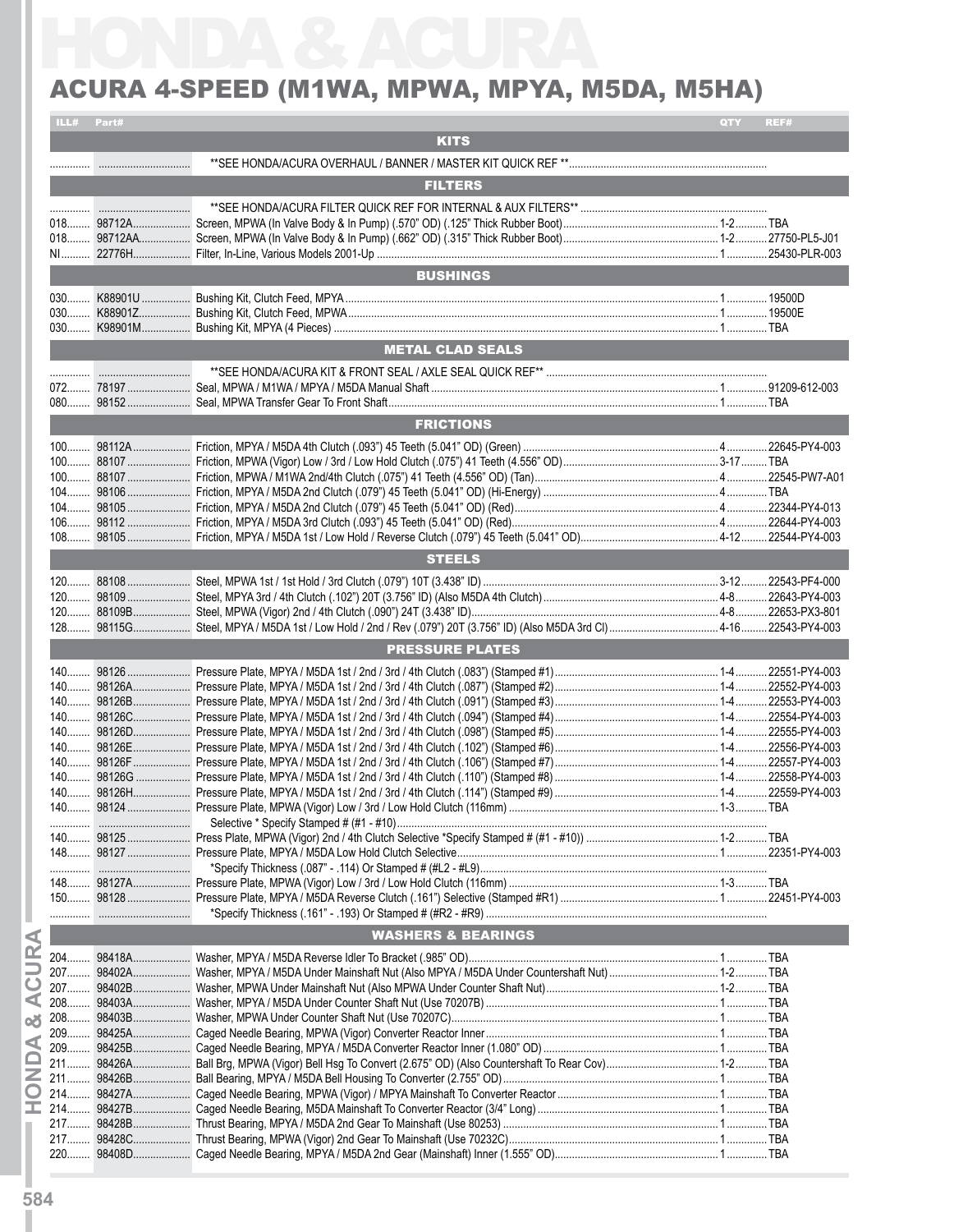# HONDA & ACURA Acura 4-Speed (M1WA, MPWA, MPYA, M5DA, M5HA)

| ILL# Part# |             | QTY | REF# |
|------------|-------------|-----|------|
|            | 220 98408E  |     |      |
|            |             |     |      |
|            |             |     |      |
|            |             |     |      |
|            |             |     |      |
|            |             |     |      |
| 229        |             |     |      |
|            |             |     |      |
|            |             |     |      |
|            |             |     |      |
|            |             |     |      |
| 235        |             |     |      |
|            |             |     |      |
|            |             |     |      |
|            |             |     |      |
|            |             |     |      |
| 239        |             |     |      |
| 242        |             |     |      |
|            |             |     |      |
|            |             |     |      |
|            |             |     |      |
| $244$      |             |     |      |
|            |             |     |      |
|            |             |     |      |
|            |             |     |      |
|            |             |     |      |
| 252        |             |     |      |
|            |             |     |      |
|            |             |     |      |
| 254………     |             |     |      |
| 260        |             |     |      |
|            |             |     |      |
|            |             |     |      |
|            |             |     |      |
|            |             |     |      |
| 267        |             |     |      |
|            |             |     |      |
|            |             |     |      |
|            |             |     |      |
|            |             |     |      |
|            |             |     |      |
|            |             |     |      |
|            |             |     |      |
|            |             |     |      |
|            | 272 88421B  |     |      |
|            |             |     |      |
|            |             |     |      |
|            |             |     |      |
|            |             |     |      |
|            |             |     |      |
| 278        |             |     |      |
| 279        |             |     |      |
|            |             |     |      |
|            |             |     |      |
|            |             |     |      |
| 281        |             |     |      |
|            |             |     |      |
|            | 283 88401A  |     |      |
|            | 283 88401AA |     |      |
|            |             |     |      |
| 286        |             |     |      |
| 287        |             |     |      |
| 287        |             |     |      |
| 287        | 98446C      |     |      |
| 288        |             |     |      |
| 288        |             |     |      |
| 289        |             |     |      |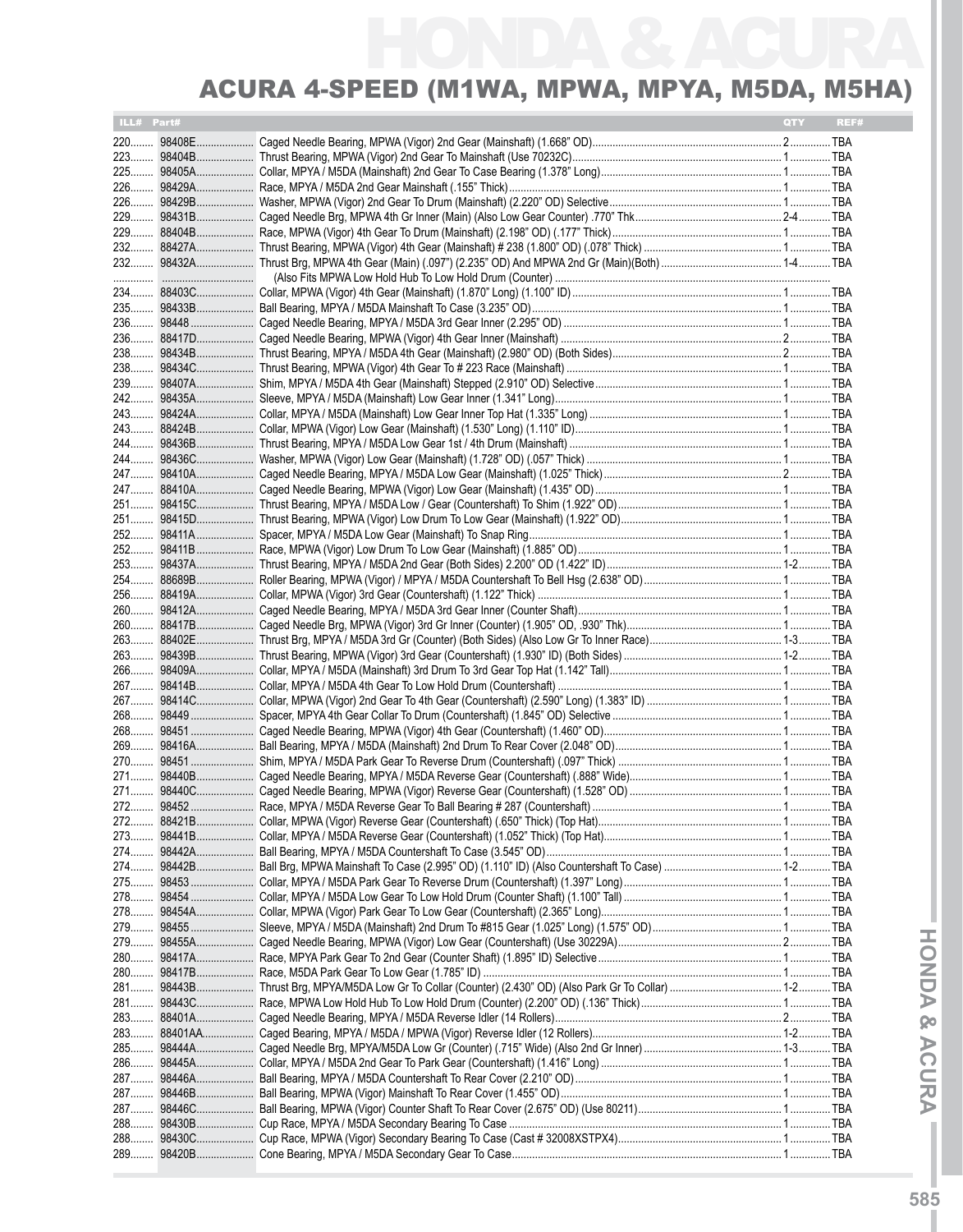| ILL#   | Part# |                                        | QTY | REF# |
|--------|-------|----------------------------------------|-----|------|
| 289    |       |                                        |     |      |
|        |       |                                        |     |      |
|        |       |                                        |     |      |
| $291$  |       |                                        |     |      |
| 291    |       |                                        |     |      |
| $292$  |       |                                        |     |      |
| 292    |       |                                        |     |      |
| 293    |       |                                        |     |      |
| $294$  |       |                                        |     |      |
| $295$  |       |                                        |     |      |
|        |       | <b>GASKETS &amp; RUBBER COMPONENTS</b> |     |      |
| $300$  |       |                                        |     |      |
| $300$  |       |                                        |     |      |
| $300$  |       |                                        |     |      |
|        |       |                                        |     |      |
|        |       | <b>TECHNICAL MANUALS</b>               |     |      |
| $400$  |       |                                        |     |      |
| $400$  |       |                                        |     |      |
|        |       | <b>ELECTRICAL COMPONENTS</b>           |     |      |
|        |       |                                        |     |      |
|        |       |                                        |     |      |
|        |       |                                        |     |      |
|        |       |                                        |     |      |
|        |       |                                        |     |      |
| 438    |       |                                        |     |      |
| 438    |       |                                        |     |      |
|        |       |                                        |     |      |
|        |       | <b>MISCELLANEOUS COMPONENTS</b>        |     |      |
| 485    |       |                                        |     |      |
| 485    |       |                                        |     |      |
| $494$  |       |                                        |     |      |
| $496$  |       |                                        |     |      |
| $496$  |       |                                        |     |      |
| $496$  |       |                                        |     |      |
| $496$  |       |                                        |     |      |
|        |       | <b>PUMP COMPONENTS</b>                 |     |      |
|        |       |                                        |     |      |
| $510$  |       |                                        |     |      |
|        |       |                                        |     |      |
| 529    |       |                                        |     |      |
|        |       |                                        |     |      |
|        |       |                                        |     |      |
|        |       |                                        |     |      |
| $544$  |       |                                        |     |      |
| 544……… |       |                                        |     |      |
| 544……… |       |                                        |     |      |
|        |       | <b>DRUMS</b>                           |     |      |
|        |       |                                        |     |      |
|        |       |                                        |     |      |
|        |       |                                        |     |      |
|        |       |                                        |     |      |
|        |       |                                        |     |      |
|        |       |                                        |     |      |
| 555    |       |                                        |     |      |
| 555    |       |                                        |     |      |
| 555    |       |                                        |     |      |
| 556    |       |                                        |     |      |
| 556    |       |                                        |     |      |
| 557    |       |                                        |     |      |
| 560    |       |                                        |     |      |
|        |       |                                        |     |      |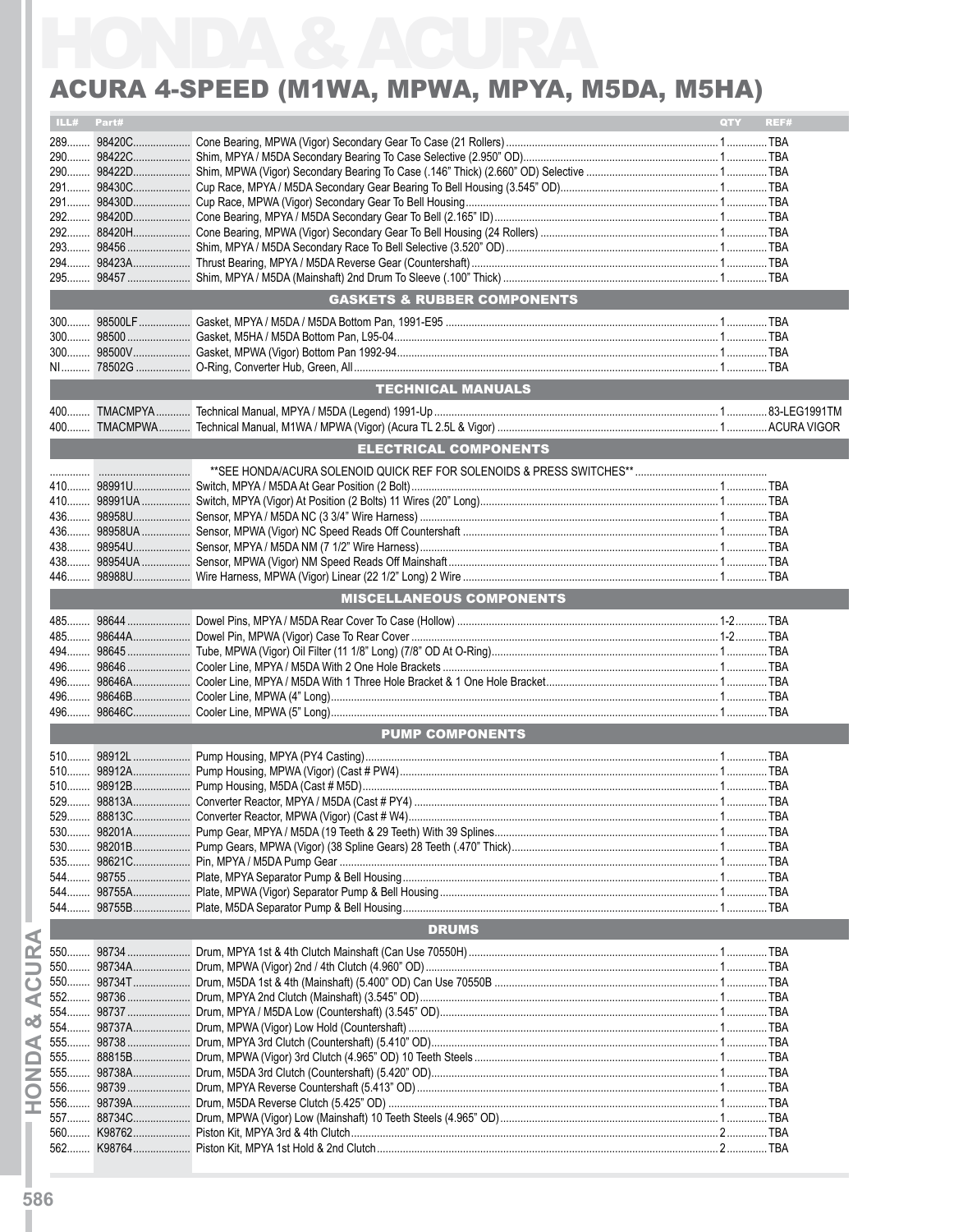| ILL# Part# |                                      | QTY | REF# |
|------------|--------------------------------------|-----|------|
|            |                                      |     |      |
|            |                                      |     |      |
|            |                                      |     |      |
|            | <b>SPRAGS &amp; ONE WAY CLUTCHES</b> |     |      |
|            |                                      |     |      |
|            |                                      |     |      |
|            |                                      |     |      |
| 662        |                                      |     |      |
|            | <b>SHAFTS</b>                        |     |      |
|            |                                      |     |      |
|            |                                      |     |      |
|            |                                      |     |      |
|            |                                      |     |      |
| 675        |                                      |     |      |
|            |                                      |     |      |
|            |                                      |     |      |
|            |                                      |     |      |
|            |                                      |     |      |
|            |                                      |     |      |
|            |                                      |     |      |
|            |                                      |     |      |
|            |                                      |     |      |
|            |                                      |     |      |
|            | <b>GEARS</b>                         |     |      |
| 708        |                                      |     |      |
| 708        |                                      |     |      |
|            |                                      |     |      |
|            |                                      |     |      |
|            | <b>VALVE BODIES</b>                  |     |      |
|            |                                      |     |      |
| 740        |                                      |     |      |
|            |                                      |     |      |
|            |                                      |     |      |
|            | <b>VALVE BODY COMPONENTS</b>         |     |      |
|            |                                      |     |      |
|            |                                      |     |      |
| 746        |                                      |     |      |
|            |                                      |     |      |
|            | <b>CASES &amp; HOUSINGS</b>          |     |      |
|            |                                      |     |      |
|            |                                      |     |      |
|            |                                      |     |      |
|            |                                      |     |      |
| 759        |                                      |     |      |
|            |                                      |     |      |
|            |                                      |     |      |
| 760        |                                      |     |      |
|            |                                      |     |      |
|            |                                      |     |      |
|            |                                      |     |      |
| 793        |                                      |     |      |
| 795        |                                      |     |      |
|            |                                      |     |      |
|            |                                      |     |      |
|            |                                      |     |      |
|            | <b>GEARS</b>                         |     |      |
|            |                                      |     |      |
|            |                                      |     |      |
|            |                                      |     |      |
|            |                                      |     |      |
|            |                                      |     |      |
| 803        |                                      |     |      |
| $803$      |                                      |     |      |
|            |                                      |     |      |
| 804        |                                      |     |      |
| 804        |                                      |     |      |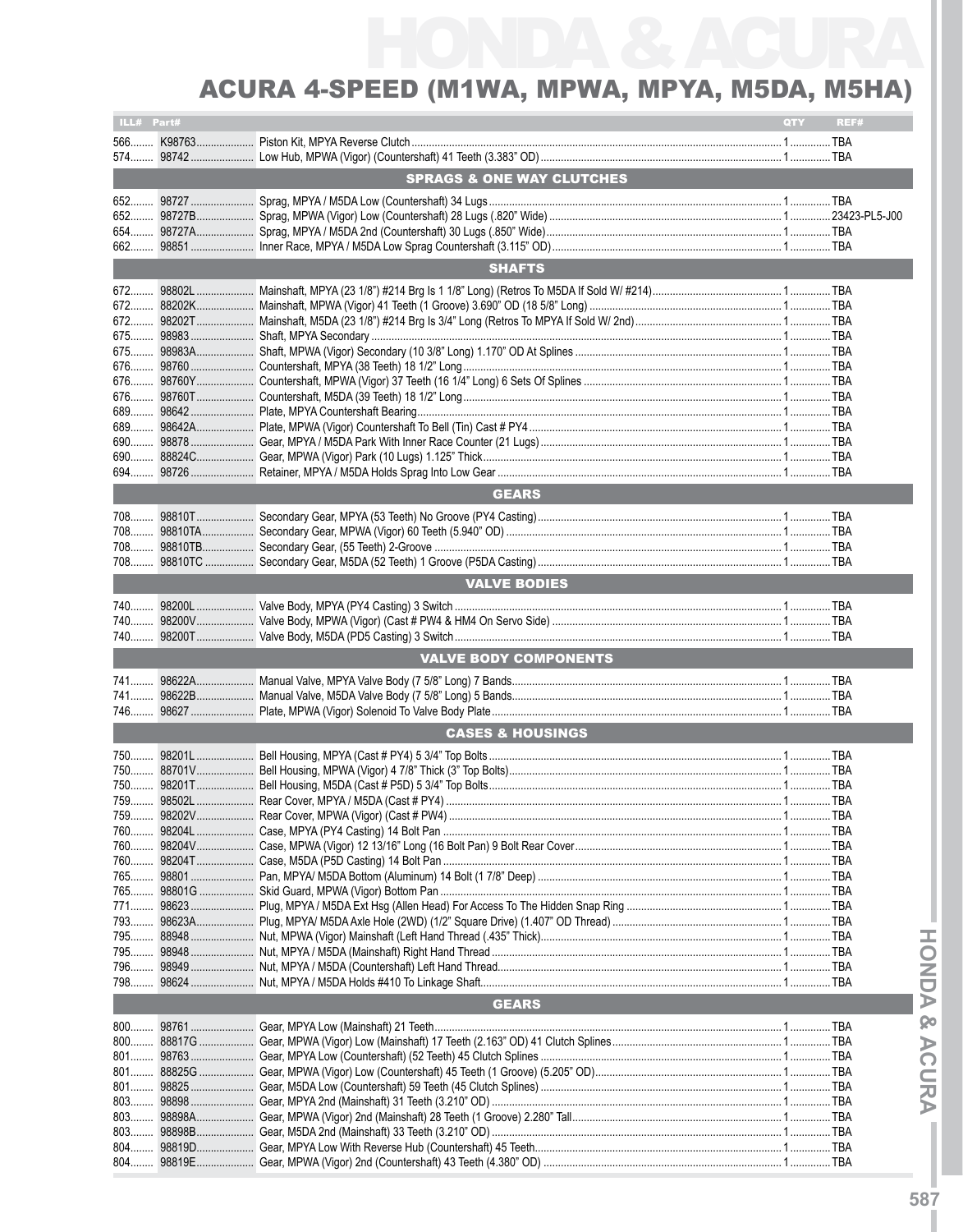|       | ILL# Part# |                                                               | QTY REF# |  |
|-------|------------|---------------------------------------------------------------|----------|--|
|       |            |                                                               |          |  |
|       |            |                                                               |          |  |
|       |            |                                                               |          |  |
|       |            |                                                               |          |  |
|       |            |                                                               |          |  |
|       |            |                                                               |          |  |
|       |            |                                                               |          |  |
|       |            |                                                               |          |  |
|       |            |                                                               |          |  |
|       |            |                                                               |          |  |
|       |            |                                                               |          |  |
|       |            |                                                               |          |  |
|       |            |                                                               |          |  |
|       |            |                                                               |          |  |
|       |            |                                                               |          |  |
|       |            |                                                               |          |  |
|       |            |                                                               |          |  |
|       |            |                                                               |          |  |
|       |            |                                                               |          |  |
|       |            |                                                               |          |  |
|       |            |                                                               |          |  |
|       |            |                                                               |          |  |
|       |            |                                                               |          |  |
|       |            |                                                               |          |  |
|       |            | <b>SERVOS, FORKS, REGULATORS, PISTONS &amp; MISCELLANEOUS</b> |          |  |
|       |            |                                                               |          |  |
|       |            |                                                               |          |  |
|       |            |                                                               |          |  |
|       |            |                                                               |          |  |
|       |            |                                                               |          |  |
|       |            |                                                               |          |  |
|       |            |                                                               |          |  |
|       |            |                                                               |          |  |
|       |            |                                                               |          |  |
|       |            |                                                               |          |  |
|       |            |                                                               |          |  |
|       |            |                                                               |          |  |
|       |            |                                                               |          |  |
|       |            |                                                               |          |  |
|       |            |                                                               |          |  |
|       |            |                                                               |          |  |
|       |            |                                                               |          |  |
|       |            |                                                               |          |  |
|       |            |                                                               |          |  |
|       |            |                                                               |          |  |
|       |            |                                                               |          |  |
|       |            |                                                               |          |  |
| 960   |            |                                                               |          |  |
|       |            |                                                               |          |  |
|       |            |                                                               |          |  |
| $966$ |            |                                                               |          |  |
| $966$ |            |                                                               |          |  |
| 970   |            |                                                               |          |  |
| 970   |            |                                                               |          |  |
| 970   |            |                                                               |          |  |
| $974$ |            |                                                               |          |  |
| 976   |            |                                                               |          |  |
| 976   |            |                                                               |          |  |
| $980$ |            |                                                               |          |  |
| 980   |            |                                                               |          |  |
| 980   |            |                                                               |          |  |
| 980   |            |                                                               |          |  |
| 986   |            |                                                               |          |  |
| 991   |            |                                                               |          |  |
| 991   |            |                                                               |          |  |
| $991$ |            |                                                               |          |  |
| 991   |            |                                                               |          |  |
| 995.  |            |                                                               |          |  |